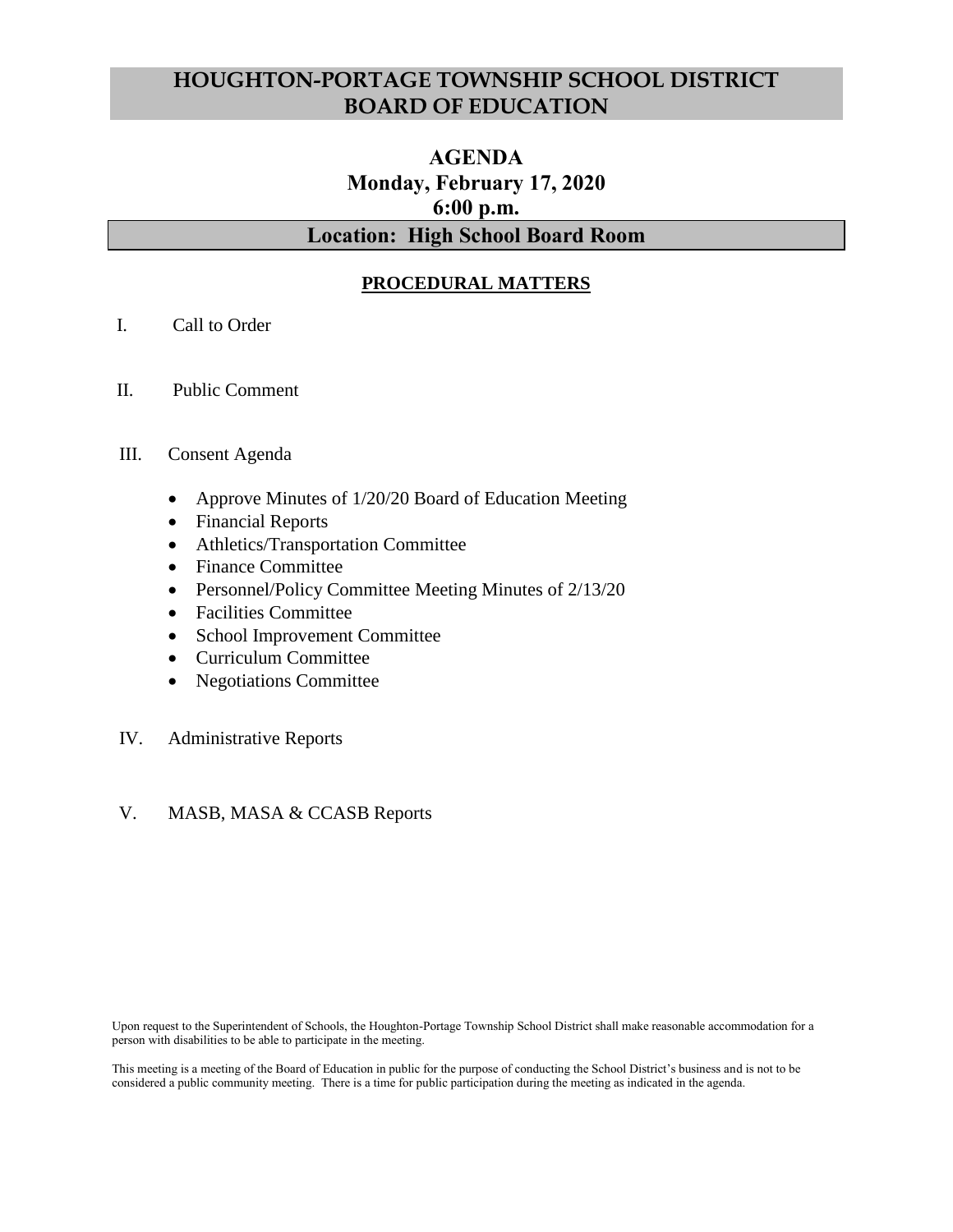- VI. Discussion Items
	- **1.** MASB Board of Directors Election
	- **2.** CCASB Winter Program
- VII. Action Items
	- **1.** MASB Board of Directors Election
- VIII. Other Concerns or Public Comment
- IV. Adjournment

Upon request to the Superintendent of Schools, the Houghton-Portage Township School District shall make reasonable accommodation for a person with disabilities to be able to participate in the meeting.

This meeting is a meeting of the Board of Education in public for the purpose of conducting the School District's business and is not to be considered a public community meeting. There is a time for public participation during the meeting as indicated in the agenda.